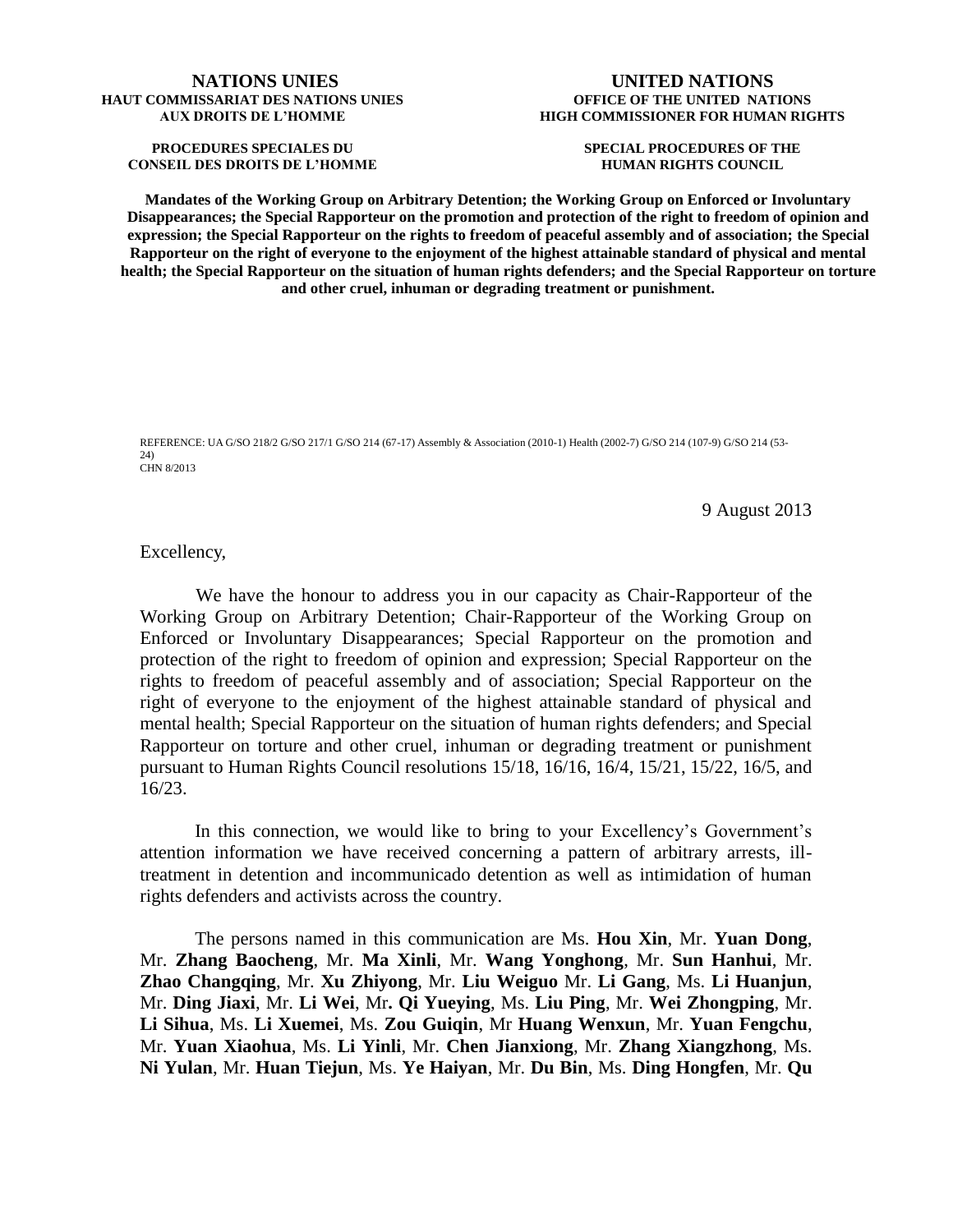**Fengsheng**, Ms. **Shen Aibin**, Ms. **Xu Haifeng**, Mr. **Wu Ping**, Mr. **Zheng Bingyuan** and Ms. **Zou Guiqin**.

Ms. Ni Yulan was the subject of a communication sent on 19 January 2011, by the Special Rapporteur on the promotion and protection of the right to freedom of opinion and expression, and the Special Rapporteur on the situation of human rights defenders. She was also the subject of a communication dated 30 July 2008, sent by the Special Rapporteur on the promotion and protection of the right to freedom of opinion and expression; the Special Rapporteur on the question of torture; and the Special Rapporteur on the situation of human rights defenders. We acknowledge the response transmitted by your Excellency's Government with regard to the communication dated 19 January 2011. She was again the subject of a communication dated 26 April 2011 sent by the Chair-Rapporteur of the Working Group on Arbitrary Detention; the Special Rapporteur on the promotion and protection of the right to freedom of opinion and expression; and the Special Rapporteur on the situation of human rights defenders. We thank your Excellency's Government for its response dated 26 June 2011, but serious concern remains over the situation of Ms. Ni in light of new information received.

Mr. Zhao Changqing was the subject of a communication sent on 7 December 2010 by the Chair-Rapporteur of the Working Group on Arbitrary Detention; the Special Rapporteur on the promotion and protection of the right to freedom of opinion and expression; the Special Rapporteur on the situation of human rights defenders; and the Special Rapporteur on torture and other cruel, inhuman or degrading treatment or punishment. We regret that no response has been received from Your Excellency's Government with regard to this case.

Mr. Xu Zhiyong is the founder of the legal aid and research center Open Constitution Initiative, law professor at Beijing University of Post and Telecommunications and elected representative of the People's Congress for Haidian District. Mr. Xu was the subject of a communication sent to your Excellency's Government on 1 December 2006, when it was alleged that he had been taken into custody and ill-treated due to his work as a defence lawyer. A reply was received on 26 February 2007. Mr. Xu was the subject of another communication dated 21 December 2006, to which a reply was received on 14 February 2007. On 7 August 2009, Mr. Xu was again the subject of a communication sent by the Vice-Chair-Rapporteur of the Working Group on Arbitrary Detention; the Special Rapporteur on the promotion and protection of the right to freedom of opinion and expression; the Special Rapporteur on the situation of human rights defenders; and the Special Rapporteur on torture and other cruel, inhuman or degrading treatment or punishment. A reply was received on 24 December 2009. Mr. Xu was again the subject of a communication sent on 7 December 2010 by the Chair-Rapporteur of the Working Group on Arbitrary Detention; the Special Rapporteur on the promotion and protection of the right to freedom of opinion and expression; the Special Rapporteur on the situation of human rights defenders; and the Special Rapporteur on torture and other cruel, inhuman or degrading treatment or punishment in which it was reported that Mr. Xu had been arrested and detained as part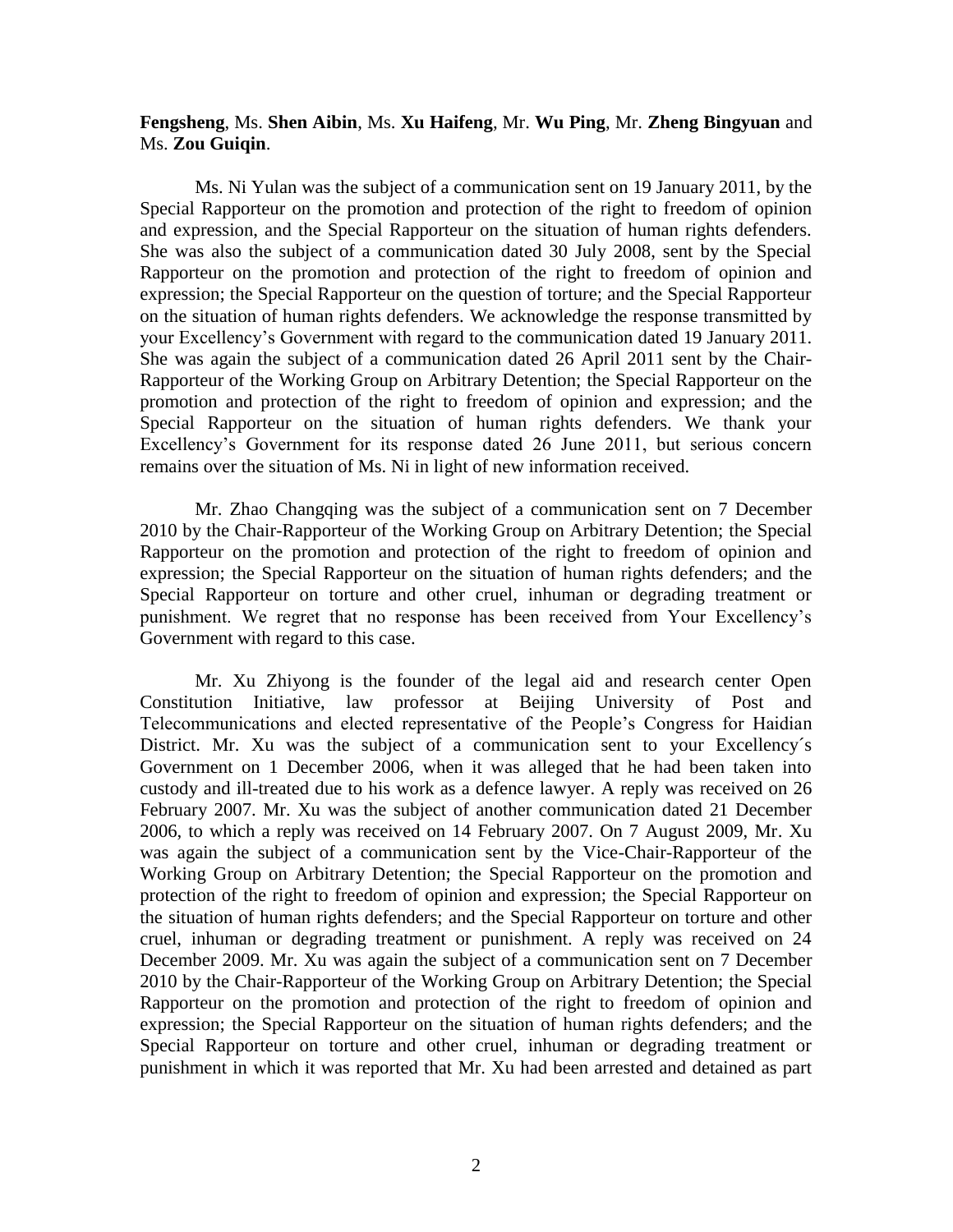of an alleged clampdown after the awarding of the 2010 Nobel Peace Prize to Mr. Liu Xiabo. Unfortunately, to date, no reply has been received to this communication.

Mr. Zhang Lin was the subject of a communication sent to your Excellency's Government on 22 February 2005, by the Special Rapporteur on the independence of judges and lawyers; the Chair-Rapporteur of the Working Group on Arbitrary Detention; the Special Rapporteur on the promotion and protection of the right to freedom of opinion and expression; and the Special Representative of the Secretary-General on the situation of human rights defenders, for which a response was received on 8 July 2005. He was one of the subjects of a communication sent on 2 March 2011, to which we regret that no reply has been received to date.

According to the information received:

## *Right to information and anti-corruption activists*

On 31 March 2013, four activists, Ms. Hou Xin, Mr. Yuan Dong, Mr. Zhang Baocheng and Mr. Ma Xinli, were allegedly detained in Beijing. The activists were reportedly detained on charges of "unlawful assembly" after a demonstration in which they campaigned for the public disclosure of assets of Chinese officials. Ms. Hou Xin was subsequently released on bail on 12 April 2013, while Mr. Yaun Dong, Mr. Zhang Baocheng and Mr. Ma Xinli were formally arrested on 7 May 2013. All three are reportedly being held at Beijing No. 3 Detention Centre.

On 10 April 2013, Mr. Li Wei and Ms. Qi Yueying were allegedly taken into custody on charges of "unlawful assembly". Mr. Li was formally arrested on 18 May 2013, and is being held at Beijing No. 3 Detention Centre, Ms. Qi was arrested on 8 May 2013, on charges of "extortion" and is in detention at Chaoyang District Detention Centre. On 15 April 2013, Mr. Wang Yonghong was reportedly taken into custody on charges of "disturbing social order" after unfurling a banner in Beijing which called for public disclosure of assets. He was formally arrested on 24 May 2013, on charges of "unlawful assembly". On 17 April 2013, Mr. Sun Hanhui, Mr. Zhao Changqing, Mr. Ding Jiaxi, all allegedly suspected of having participated in organizing the campaign for public disclosure of assets, were reportedly taken into custody on charges of "unlawful assembly". Mr. Sun Hanhui was arrested and charged on 22 May 2013, while Mr. Zhao Changqing and Mr. Ding Jiaxi were arrested on 24 May 2013. All three are allegedly detained at Beijing No. 3 Detention Centre.

On 22 April 2013, sources report that there was a demonstration in Xinyu City, Jiangxi province, in which a group of activists publically expressed their support for the aforementioned detainees. It is reported that they also called for public disclosure of assets. On 27 April 2013, police allegedly detained a number of people who participated in this demonstration, including Ms. Liu Ping, Mr. Wei Zhongping, Mr. Li Sihua, Ms. Li Xuemei and Ms. Zou Guiqin. Of these, three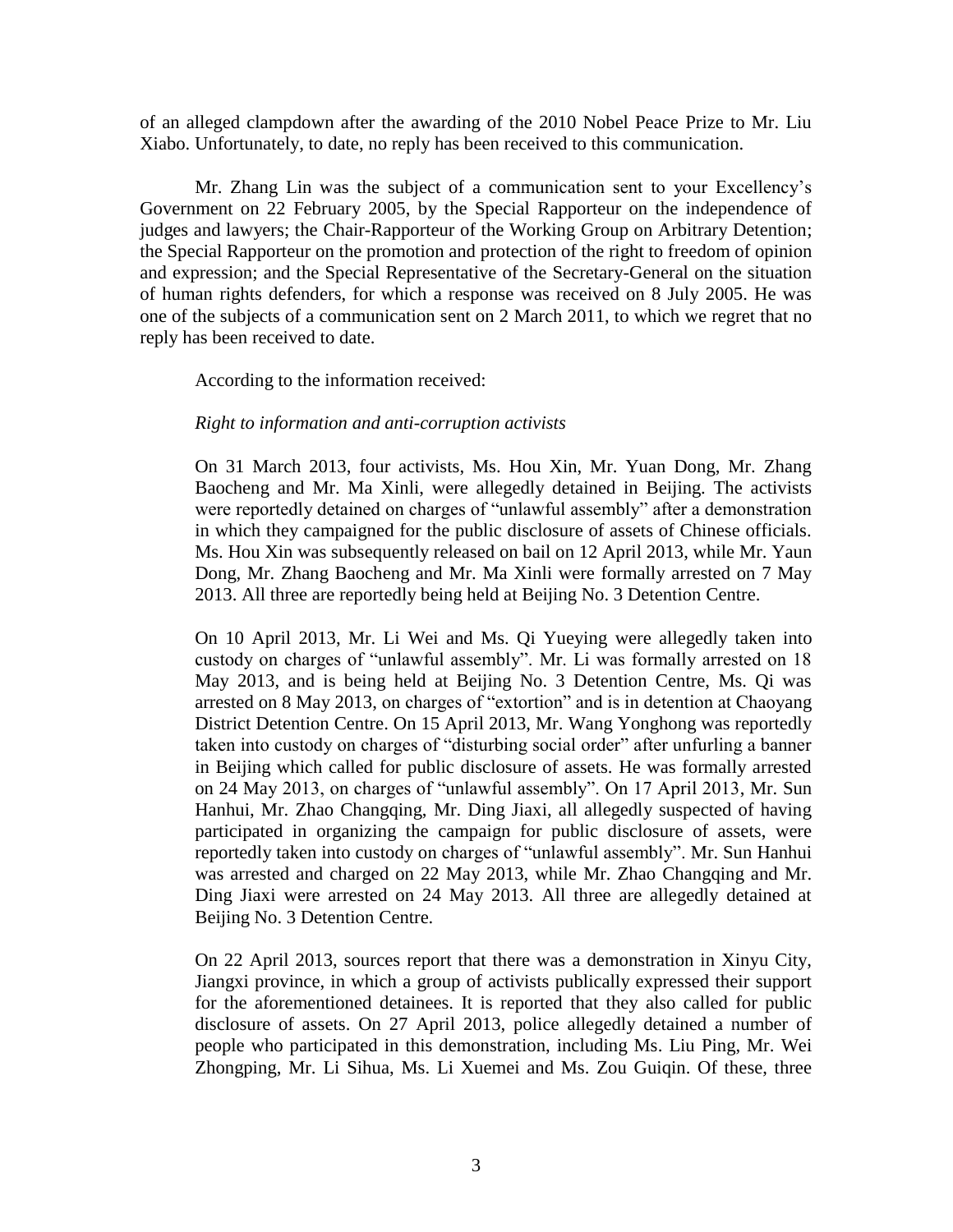allegedly remain in custody: Ms. Liu Ping, Mr. Wei Zhongping and Mr. Li Sihua. They were initially charged with "inciting subversion of state power", a charge which was reportedly later changed to "unflawful assembly". It is reported that Ms. Liu Ping and Mr. Wei Zhongping are being held at Xinyu City Detention Center, and Mr. Li Sihua is detained at Fenyi County Detention Center. All three face trial on these charges on 18 July 2013. Ms. Zou Guiqin was released in mid-May 2013, but is reportedly under surveillance.

On 25 May 2013, Mr. Huang Wenxum, Mr. Yuan Fengchu (also known as Yuan Bing), Mr. Yuan Xiaohua, Ms. Li Yinli, and Mr. Chen Jianxiong were allegedly taken into custody in Hubei province. Ms. Li Yinli and Mr. Chen Jianxiong were released on 13 July 2013, while Mr. Huang Wenxum and Mr. Yuan Fengchu were reportedly arrested on 19 June 2013, on charges of "inciting subversion" and "subversion", respectively. Mr. Yuan Xiaohua is being criminally detained on suspicion of "endangering state security". All three are reportedly currently being held in Chibi Detention Centre.

On 2 July 2013, Mr. Zhang Xiangzhong was reportedly arrested, along with two others, in Beijing after they had left a sum of money with detained activists at Beijing No.3 Detention Centre. It is alleged that since being questioned, no-one has been able to contact Mr. Zhang Xiangzhong. On 8 July 2013, family members reportedly learned that he had been detained without further details. It is reported that police indicated that his case was being "secretly handled". According to sources, his family has not received information regarding charges pending against him. He is reportedly being held at Beijing No. 3 Detention Centre.

On 12 April 2013, Mr. Xu Zhiyong was placed under house arrest at his home in Beijing. On 16 July 2013, he was detained at Beijing No.3 Detention Centre on suspicion of having "gathered crowds to disrupt public order". Computers and phones were also allegedly confiscated by police from his house. Mr. Xu Zhiyong is a leading advocate in the campaign for government officials to reveal their wealth. He has also actively campaigned on behalf of inmates on death row. It is also alleged that on 18 July 2013, when Mr. Xu Zhiyong's lawyer, Mr. Liu Weiguo, attempted to visit him, he was taken into custody by the Beijing Daqing District Public Security Bureau, on the same charges of "gathering a crowd to disrupt public order" and brought to Suncun police sub-station. Also on 18 July 2013, a human rights defence organization, the Transition Institute, with whom Mr. Xu Zhiyong has worked before, was allegedly shut down, apparently because it had not registered with the Bureau.

On 12 July 2013, Mr. Li Gang and Ms. Li Huanjun were reportedly arrested on charges of "gathering a crowd to disrupt public order". It is alleged Mr. Li Gang is being held at Beijing No. 3 Detention Centre, and Ms. Li Huanjun at Beijing No. 1 Detention Centre.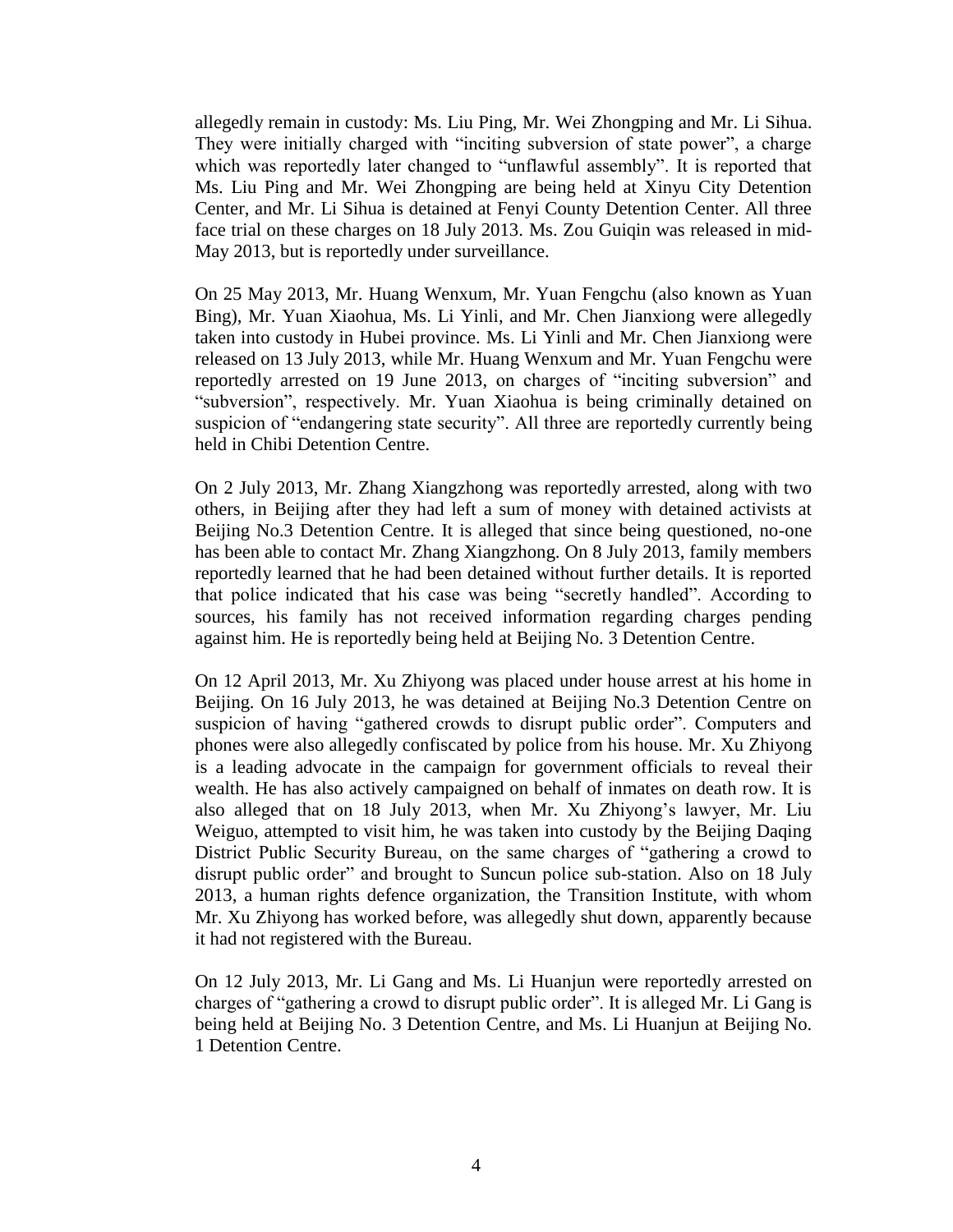## *Housing rights activists*

In October 2012, the family and lawyer of Ms. Ni Yulan applied for medical parole due to the alleged detection of a tumour in her thyroid gland. In March 2013, prison officials reportedly rejected this application. Ms. Ni Yulan's daughter reportedly visited her mother at Beijing Women's Prison in mid-June of 2013. She allegedly observed that Ms. Ni's tumour, which was detected last autumn, had been left untreated and had swollen to the "size of an egg". According to sources, Ms. Ni is serving a sentence of two years and six months for "creating a disturbance". She is reportedly due to be released in October 2013. Ms. Ni is allegedly incapacitated due to past torture, or other cruel, inhuman or degrading treatment.

In February 2013, Mr. Huan Tiejun reportedly took part in a gathering held by alleged victims of forced demolitions during the traditional lantern festival. On 1 June 2013, he was allegedly taken into custody on charges of "extortion". On 9 July 2013, it is reported that he was arrested on suspicion of "gathering a crowd to disrupt social order" and "extortion".

## *Other human rights activists*

On 30 May 2013, Ms. Ye Haiyan was reportedly arrested and placed in thirteen days administrative detention after she was forced to defend herself when she was allegedly assaulted in her home by a group of unknown women. The incident took place after Ms. Ye had reportedly initiated a protest about the alleged sexual abuse of schoolchildren in a school in Hainan province. On 6 July 2013, Ms. Ye, together with her family, was allegedly forced to leave her house in Zhongshan, Guangdong province by security police. It is alleged that she and her family were left on the side of the road in the early morning with their belongings.

On 31 May 2013, Mr. Du Bin was allegedly arrested at his home and reportedly held incommunicado for more than ten days. It was later learned that he was detained on 2 June 2013. On 26 June 2013, police allegedly rejected an application for bail by Du Bin's lawyer, which had been made the same day. He is reportedly being held at the Fengtai District Detention Centre, in a cell measuring thirty square meters, along with more than twenty other detainees. Du Bin has produced a book on the events that took place in connection to the Tiananmen Square protest in 1989 and a documentary film about the Masanjia Re-education through Labour camp.

On 22 June 2013, sources have indicated that six human rights defenders, namely Ms. Ding Hongfen, Mr. Qu Fengsheng, Ms. Shen Aibin, Ms. Xu Haifeng, Mr. Wu Ping, Mr. Zheng Bingyuan were arrested when they broke into a guesthouse in Wuxi City where a private security firm was illegally detaining five people in an unknown pace of detention, including relatives of Ms. Ding and Ms. Xu. As they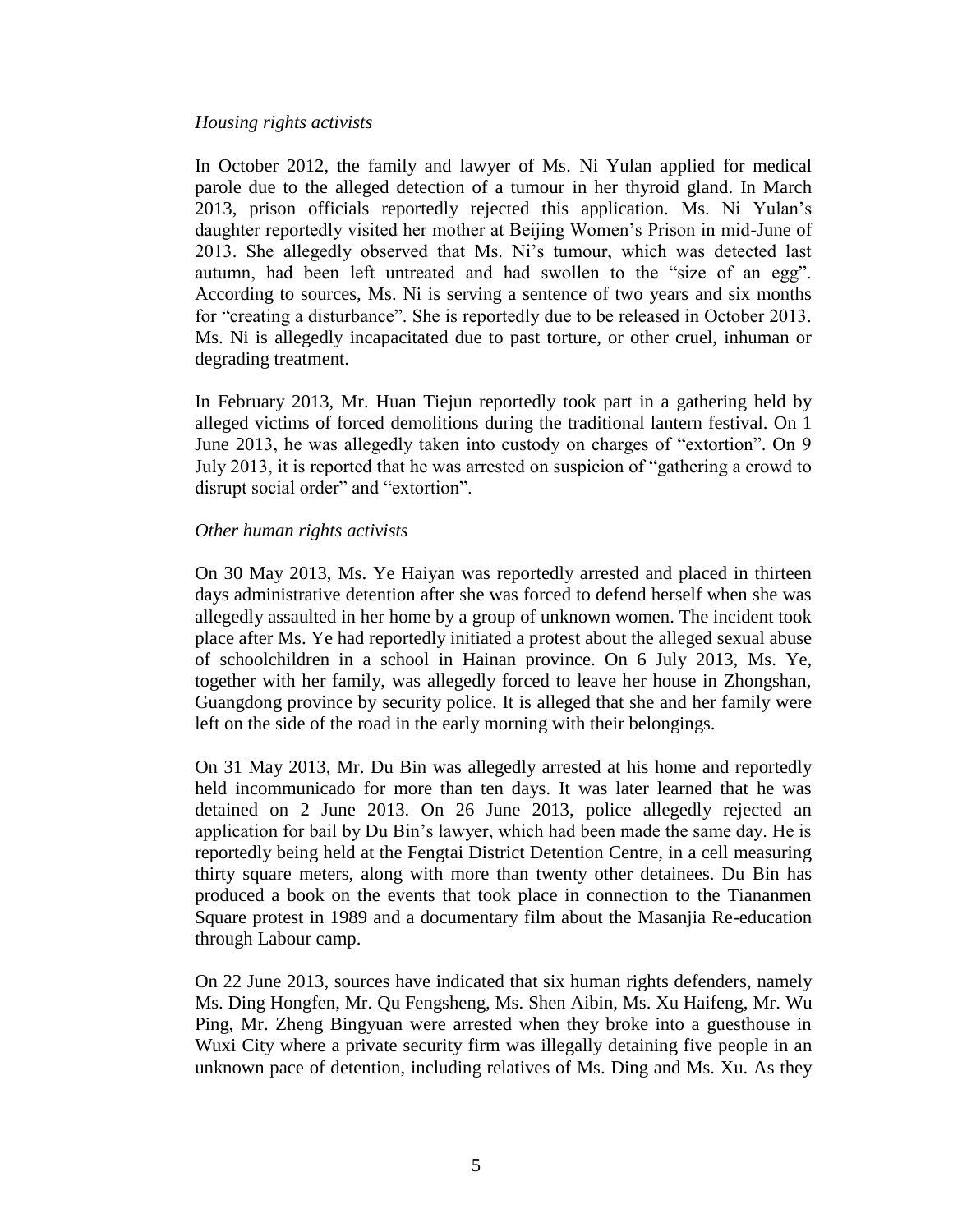released the detainees, it is alleged that 50 civilians arrived from the local police station and tried to seize Ms. Ding and Ms. Xu. On 23 June 2013, sources indicate that approximately one hundred people, some in civilian clothes, others in security personnel clothes, took Ms. Ding Hongfen, Ms. Xu Haifeng and her husband Mr. Qu Fengsheng, along with several others, away. On 26 June, police allegedly arrested Mr. Wu Ping, Ms. Shen Aibin and several others. Sixteen people were arrested altogether after they engaged in the rescue action, but only six remain in detention. Wu Ping is held at Wuxi City No. 1 Detention Centre, and Ms. Ding Hongfen and Ms. Xu Haifeng at Wuxi No. 2 Detention Centre. The whereabouts of Mr. Qu Fengsheng, Ms. Shen Aibin and Mr. Zheng Bingyuan are as yet unknown. Ms. Ding Hongfen and Ms. Xu Haifeng were denied access to their lawyers on 9 July 2013, but on 11 July 2013, it is reported that Ms. Ding Hongfen was allowed to see her lawyer. It is reported that she had been held in three different unknown pace of detention between 23 June and 2 July, as well as having been shackled to a tiger bench, allegations which, if proven to be accurate, would amount to torture or other cruel, inhuman or degrading treatment.

On 18 July 2013, police arrested Mr. Zhang Lin and confiscated his computer and cellphone. After eight hours of interrogation he was sent to Benbu City No. 1 Detention Centre and on 19 July 2013, he was detained on suspicion of "gathering a crowd to disrupt social order of a place". When Mr. Zhang's lawyers visited him on 19 July, he informed them that the interrogation had focused on protests organized in April 2013, when activists in Hefei had gathered to demand that Mr. Zhang's 10-year-old daughter be allowed to attend school. According to reports, Mr. Zhang's daughter was seized from school on 27 February 2013, by four unidentified men and was held in custody for a number of hours until her father arrived. It is alleged that she was not allowed to attend school for a number of weeks after this, and many activists gathered to protest this fact during April 2013.

We have also received credible information regarding human rights activist Ms. Zhu Guiqin, indicating that she might have been subject to torture, or other cruel, inhuman or degrading treatment or punishment during her time in the aforementioned Masanjia Re-education through Labour camp. It is alleged that since her release from this camp she has suffered extreme physical and psychological distress. It is further alleged that she was raped in April 2012 by men who claimed they were hired by local government officials to punish her for seeking redress.

Profound concern is expressed at the allegations of torture, or cruel, inhuman or degrading treatment or punishment against the named human rights defenders. Serious concern is expressed at allegations of the denial of medical treatment to detainees. Further deep concern is expressed at the allegations received indicating that human rights defenders and activists were arrested and detained while exercising their fundamental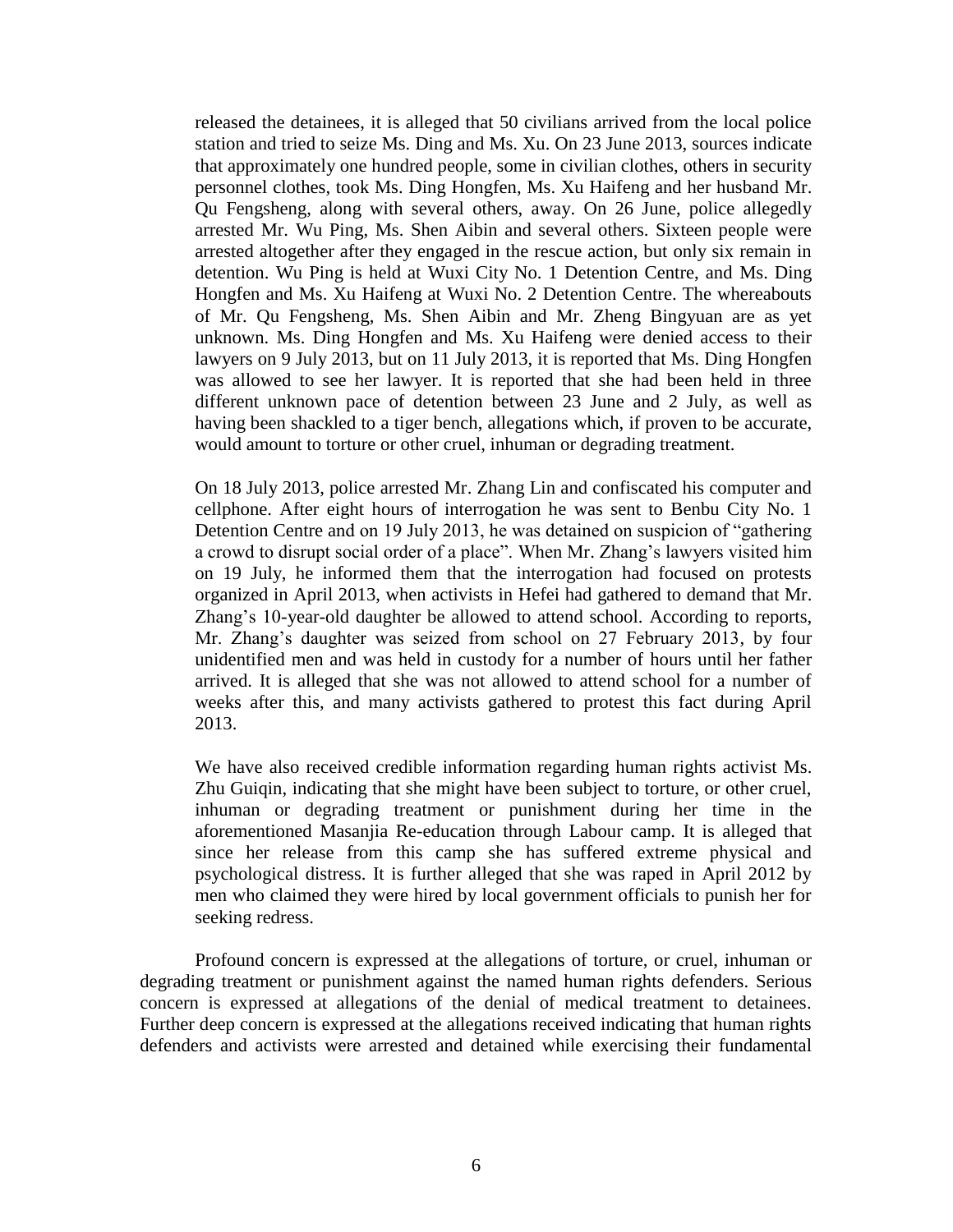rights to freedom of opinion and expression and peaceful assembly which are basic tools for the defence and promotion of human rights.

Without expressing at this stage an opinion on the facts of the case and on whether the detention of the aforementioned persons is arbitrary or not, we would like to appeal to your Excellency's Government to take all necessary measures to guarantee their right not to be deprived arbitrarily of their liberty and to fair proceedings before an independent and impartial tribunal, in accordance with articles 9 and 10 of the Universal Declaration of Human Rights (UDHR).

We should like to appeal to your Excellency's Government to seek clarification of the circumstances regarding the cases of the persons named above. We would like to stress that each Government has the obligation to protect the right to physical and mental integrity of all persons. This right is set forth inter alia in the Universal Declaration of Human Rights (UDHR), and the Convention against Torture and Other Cruel, Inhuman or Degrading Treatment or Punishment (CAT), ratified by your Excellency's Government on 4 October 1988.

In this context, we would like to draw the attention of your Excellency's Government to paragraph 1 of Human Rights Council Resolution 16/23 which "Condemns all forms of torture and other cruel, inhuman or degrading treatment or punishment, including through intimidation, which are and shall remain prohibited at any time and in any place whatsoever and can thus never be justified, and calls upon all States to implement fully the absolute and non-derogable prohibition of torture and other cruel, inhuman or degrading treatment or punishment."

We would also like to draw your Excellency's Government's attention to article 12 of the CAT, which requires the competent authorities to undertake a prompt and impartial investigation wherever there are reasonable grounds to believe that torture has been committed, and article 7 of the CAT, which requires State parties to prosecute suspected perpetrators of torture. We would also like to draw your Excellency's Government's attention to paragraph 7b of Human Rights Council Resolution 16/23, which urges States "To take persistent, determined and effective measures to have all allegations of torture or other cruel, inhuman or degrading treatment or punishment promptly and impartially examined by the competent national authority, to hold those who encourage, order, tolerate or perpetrate acts of torture responsible, to have them brought to justice and severely punished, including the officials in charge of the place of detention where the prohibited act is found to have been committed, and to take note in this respect of the Principles on the Effective Investigation and Documentation of Torture and Other Cruel, Inhuman or Degrading Treatment or Punishment (the Istanbul Principles) as a useful tool in efforts to combat torture;".

With regard to the allegations regarding the incommunicado detention of Mr. Du Bin and the unknown whereabouts of Mr. Qu Fengsheng, Ms. Shen Aibin and Mr. Zheng Bingyuan, we would further like to draw the attention of your Excellency's Government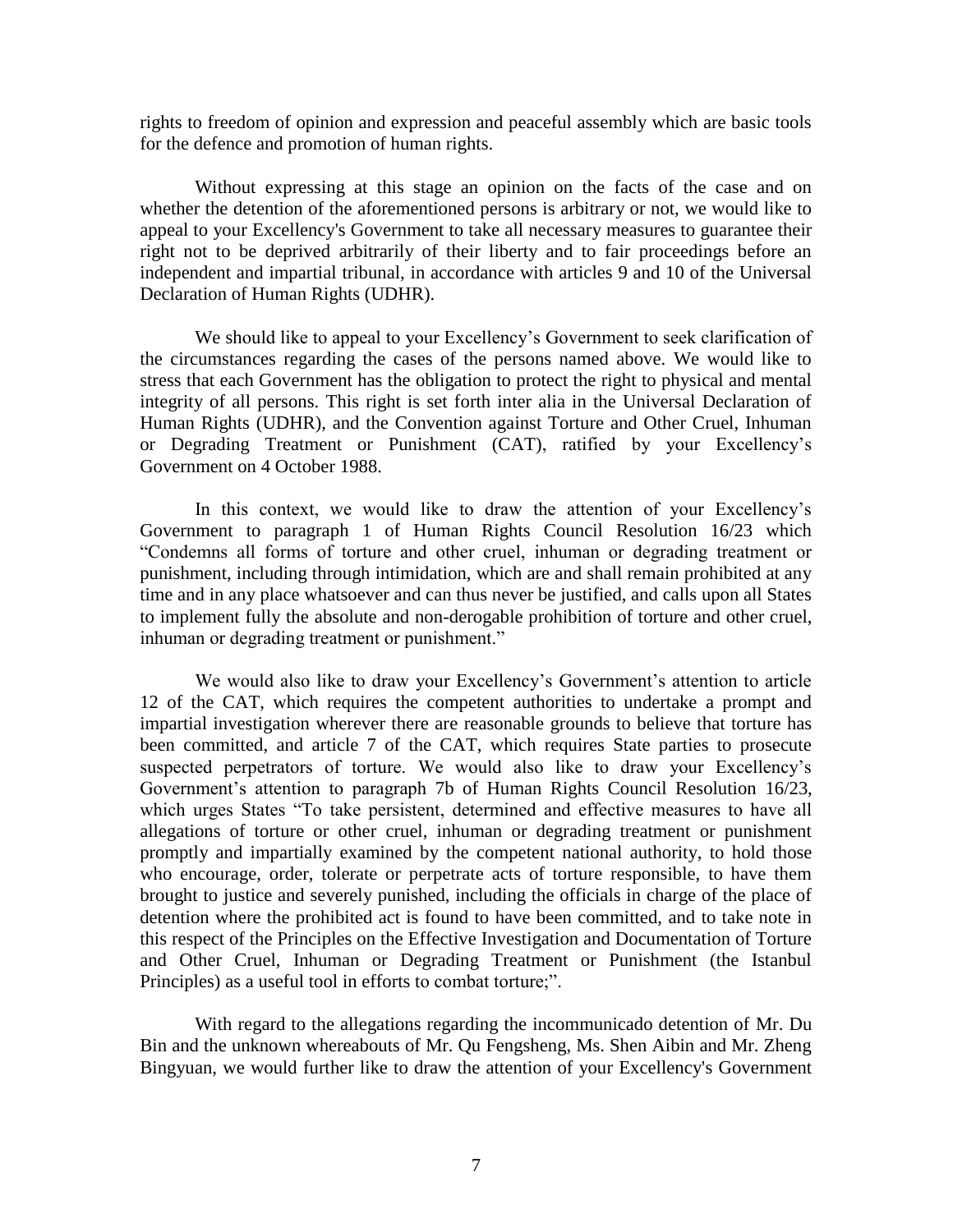to paragraph 8b of Human Rights Council Resolution 16/23 of 18 June 2008, which reminds all States that "Prolonged incommunicado detention or detention in secret places may facilitate the perpetration of torture and other cruel, inhuman or degrading treatment or punishment and can in itself constitute a form of such treatment, and urges all States to respect the safeguards concerning the liberty, security and the dignity of the person".

In addition, we would like to refer your Excellency's Government to article 19 of the UDHR which provides that "[e]veryone has the right to freedom of opinion and expression; this right includes freedom to hold opinions without interference and to seek, receive and impart information and ideas through any media and regardless of frontiers."

Similarly, we would also like to refer to article 20 of the UDHR, which provides that "[e]veryone has the right to freedom of peaceful assembly and association."

In this connection, we would like to further refer to Human Rights Council resolution 21/16, and in particular operative paragraph 1 that "reminds States of their obligation to respect and fully protect the rights of all individuals to assemble peacefully and associate freely, online as well as offline, including in the context of elections, and including persons espousing minority or dissenting views or beliefs, human rights defenders, trade unionists and others, including migrants, seeking to exercise or to promote these rights, and to take all necessary measures to ensure that any restrictions on the free exercise of the rights to freedom of peaceful assembly and of association are in accordance with their obligations under international human rights law."

Furthermore, we would like to refer your Excellency's Government to the fundamental principles set forth in the Declaration on the Right and Responsibility of Individuals, Groups and Organs of Society to Promote and Protect Universally Recognized Human Rights and Fundamental Freedoms, and in particular articles 1 and 2 which state that "everyone has the right individually or in association with others, to promote and to strive for the protection and realization of human rights and fundamental freedoms at the national and international levels" and that "each State has a prime responsibility and duty to protect, promote and implement all human rights and fundamental freedoms, inter alia, by adopting such steps as may be necessary to create all conditions necessary in the social, economic, political and other fields, as well as the legal guarantees required to ensure that all persons under its jurisdiction, individually and in association with others, are able to enjoy all those rights and freedoms in practice".

We would like to bring to the attention of your Excellency's Government the following provisions of the Declaration:

- article 5 point a) which establishes that for the purpose of promoting and protecting human rights and fundamental freedoms, everyone has the right, individually and in association with others, at the national and international levels, to meet or assemble peacefully;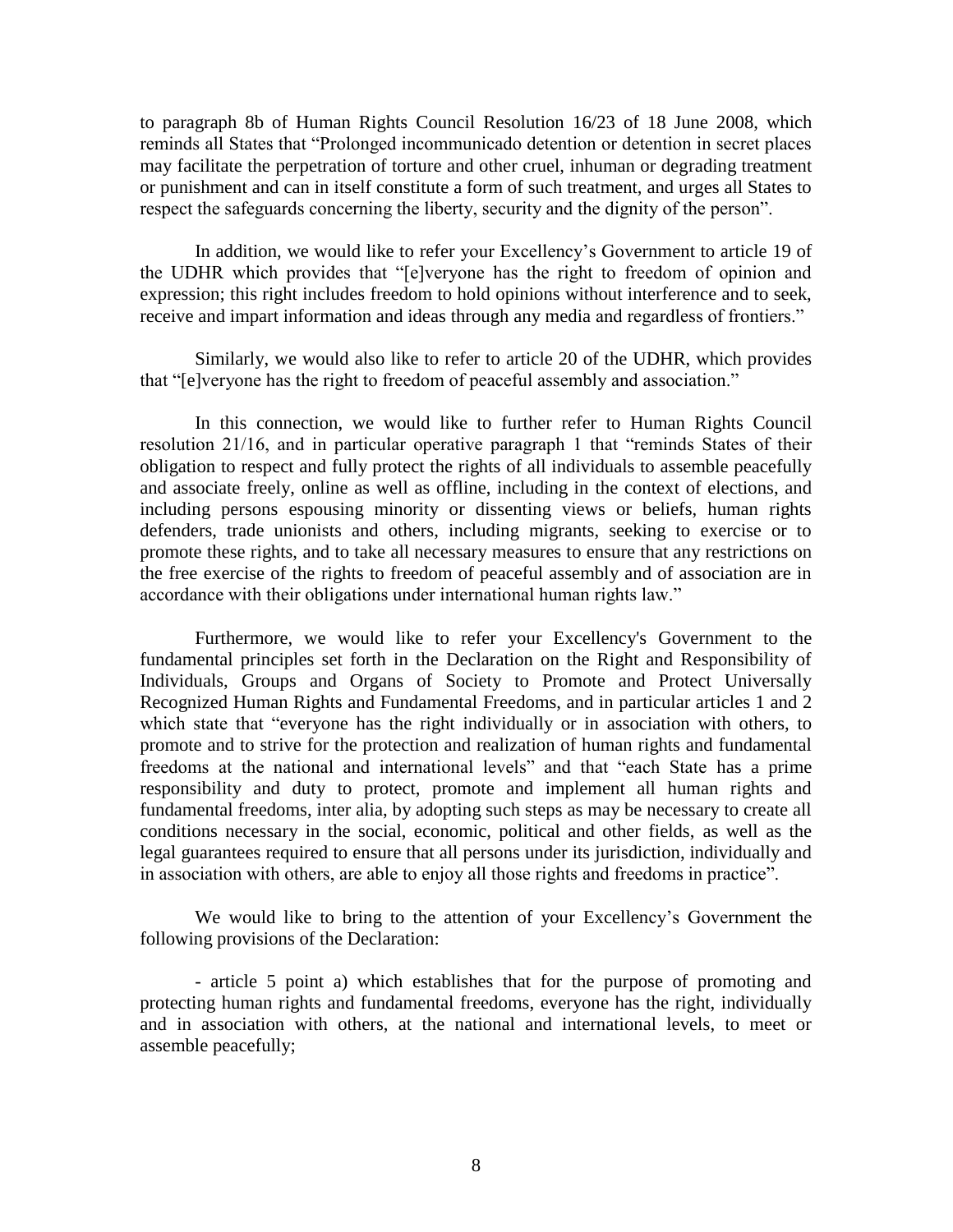- article 6 points b) and c) which provide that everyone has the right, individually and in association with others as provided for in human rights and other applicable international instruments, freely to publish, impart or disseminate to others views, information and knowledge on all human rights and fundamental freedoms; and to study, discuss, form and hold opinions on the observance, both in law and in practice, of all human rights and fundamental freedoms and, through these and other appropriate means, to draw public attention to those matters; and

- article 12 paras 2 and 3 of the Declaration which provide that the State shall take all necessary measures to ensure the protection by the competent authorities of everyone, individually and in association with others, against any violence, threats, retaliation, de facto or de jure adverse discrimination, pressure or any other arbitrary action as a consequence of his or her legitimate exercise of the rights referred to in the Declaration. In this connection, everyone is entitled, individually and in association with others, to be protected effectively under national law in reacting against or opposing, through peaceful means, activities and acts, including those by omission, attributable to States that result in violations of human rights and fundamental freedoms, as well as acts of violence perpetrated by groups or individuals that affect the enjoyment of human rights and fundamental freedoms.

In relation to the allegation according to which the fate and whereabouts of Messrs. Qu Fengsheng, Zheg Bingyuan and Ms. Shen Aibin are unknown, we would like to bring to your Excellency's Government's attention the United Nations Declaration on the Protection of All Persons from Enforced Disappearance which sets out necessary protection by the State, and in particular:

- article 2 (no State shall practice, permit or tolerate enforced disappearances);

- article 3 (each State shall take effective legislative, administrative, judicial or other measures to prevent and terminate acts of enforced disappearance in any territory under its jurisdiction);

- article 6.2 (Each State shall ensure that orders or instructions directing, authorizing or encouraging any enforced disappearance are prohibited);

- article 10 (right to access of competent national authorities to all places of detention; to be held in an officially recognized place of detention, in conformity with national law and to be brought before a judicial authority promptly after detention; to accurate information on the detention of persons and their place of detention being made available to their family, counsel or other persons with a legitimate interest).

With respect to the allegations of the denial of medical treatment to detainees, we would like to recall that this right is reflected, inter alia, in article 12 of the International Covenant on Economic, Social and Cultural Rights (ratified on 27 March 2001), which provides for the right of everyone to the enjoyment of the highest attainable standard of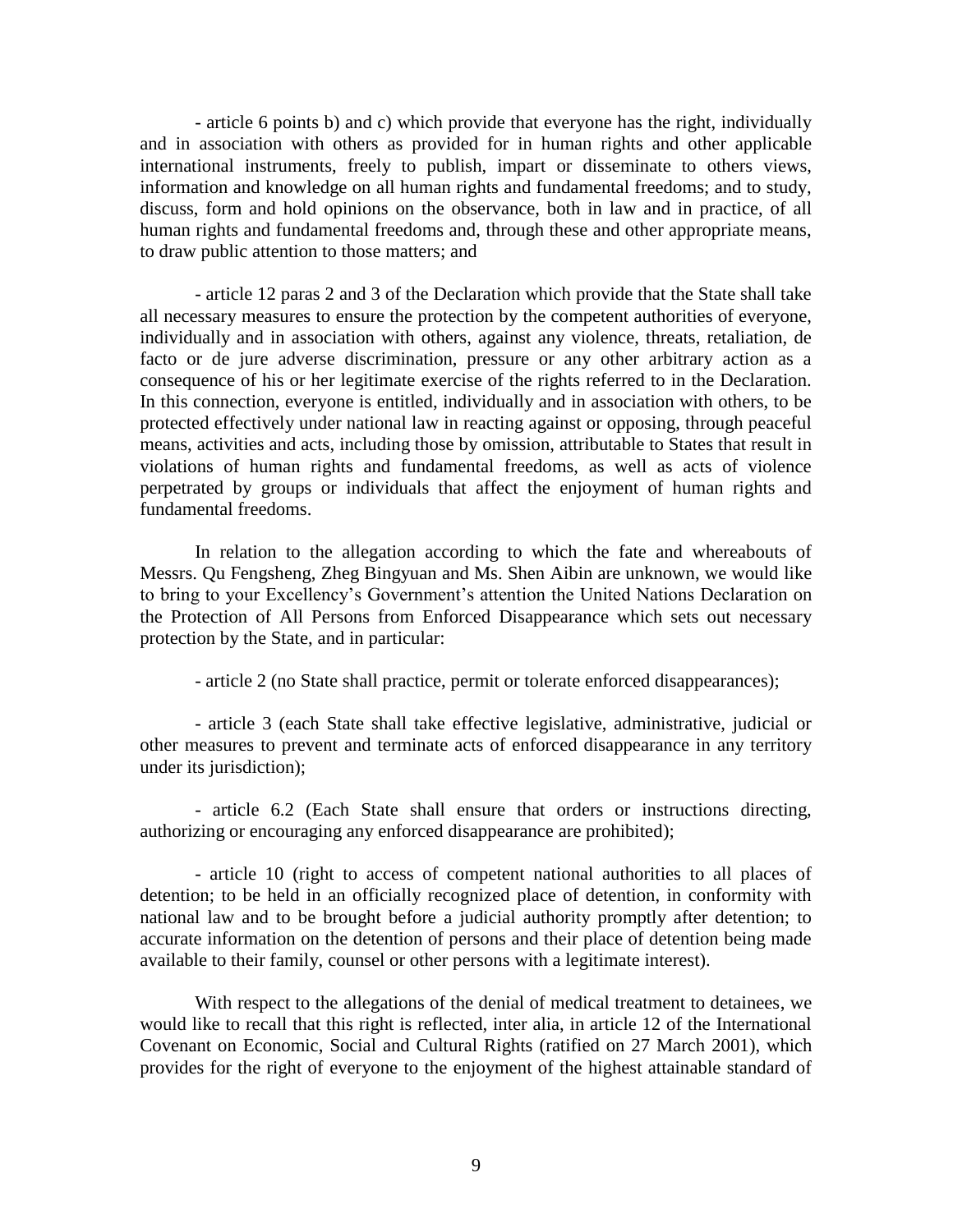physical and mental health. This includes an obligation on the part of all State parties to ensure that health facilities, goods and services are accessible to everyone, especially the most vulnerable or marginalized sections of the population, without discrimination.

We wish to refer your Excellency's Government to General Comment No. 14 of the Committee on Economic, Social and Cultural Rights, which provides that States are under the obligation to respect the right to health by, inter alia, refraining from interfering directly or indirectly with the enjoyment of the right to health, from denying or limiting equal access for all persons, including prisoners or detainees, minorities, asylum seekers and illegal migrants, to preventative, curative and palliative health services, and from enforcing discriminatory practices as a State policy (para.34).

We would also like to draw the attention of your Excellency's Government to the Standard Minimum Rules for the Treatment of Prisoners. Rule 22(2) provides that, "(s)ick prisoners who require specialist treatment shall be transferred to specialized institutions or to civil hospitals. Where hospital facilities are provided in an institution, their equipment, furnishings and pharmaceutical supplies shall be proper for the medical care and treatment of sick prisoners, and there shall be a staff of suitable trained officers. Rule 25(1) provides that, "(t)he medical officer shall have the care of the physical and mental health of the prisoners and should daily see all sick prisoners, all who complain of illness, and any prisoner to whom his attention is specially directed". Furthermore, we would also wish to refer to the Basic Principles for the Treatment of Prisoners, adopted and proclaimed by General Assembly resolution 45/111, according to which "Prisoners shall have access to the health services available in the country without discrimination on the grounds of their legal situation" (Principle 9).

In view of the urgency of the matter, we would appreciate a response on the initial steps taken by your Excellency's Government to safeguard the rights of the mentioned persons in compliance with the above international instruments.

Moreover, it is our responsibility under the mandates provided to us by the Human Rights Council, to seek to clarify all cases brought to our attention. Since we are expected to report on these cases to the Human Rights Council, we would be grateful for your cooperation and your observations on the following matters, when relevant to the case under consideration:

1. Are the facts alleged in the summary of the cases accurate?

2. Please provide the details, and where available the results, of any investigation, medical examinations, and judicial or other inquiries which may have been carried out in relation to any of the above cases. If no inquiries have taken place, or if they have been inconclusive, please explain why.

3. Please provide information concerning the legal grounds for the arrest and detention of the mentioned persons and how these measures are compatible with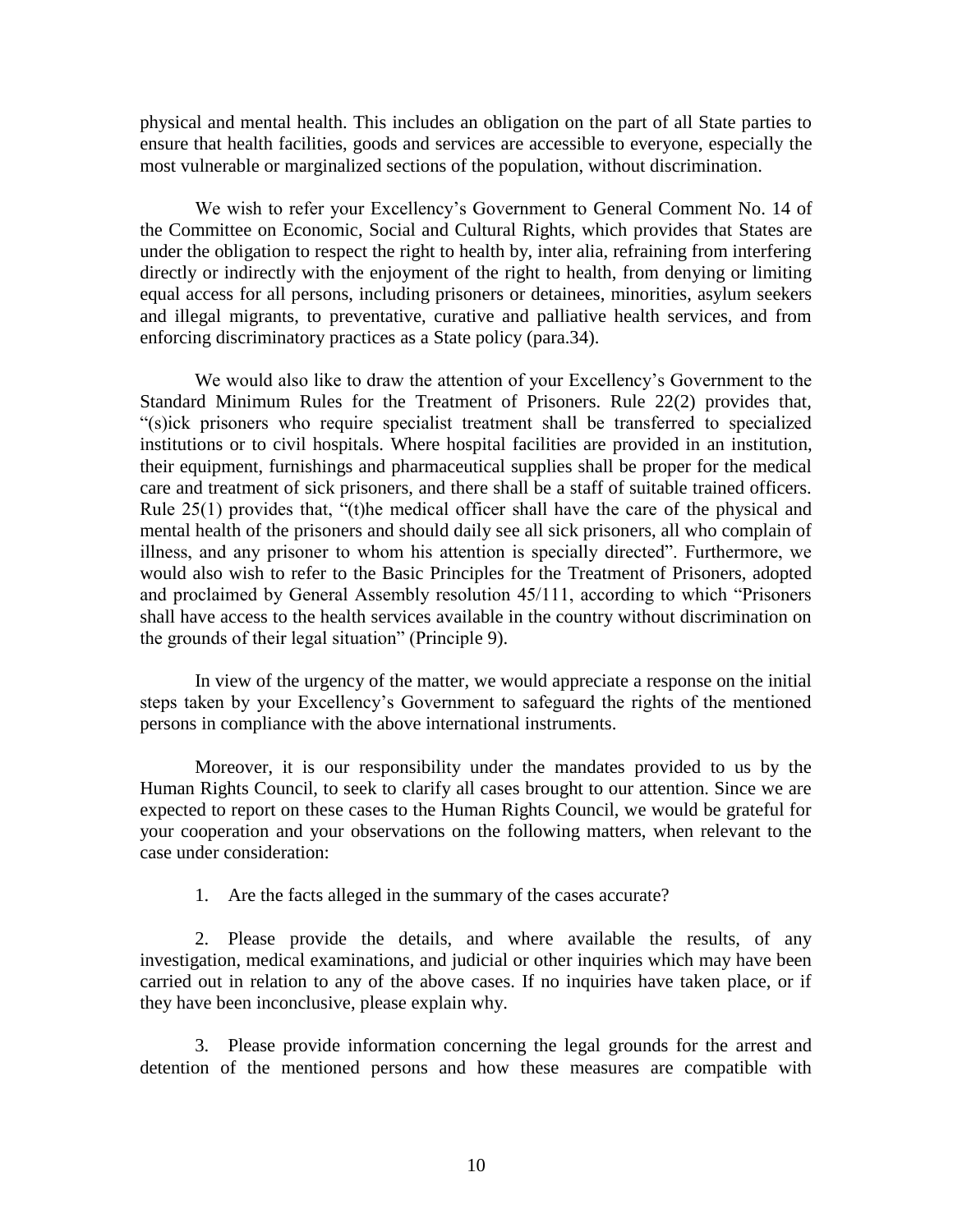international norms and standards as stated in the UDHR. Please provide information on whether all detainees have access to family members, legal counsel, and medical personnel.

4. Please provide information concerning any steps that have been taken by your Excellency's Government to ensure that the alleged detainees receive the medical attention and medication that they require while in detention.

5. Please provide information concerning access of human rights monitors and independent civil society representatives to Masanjia Re-education through Labour camp, and to all places of detention.

6. Please indicate what measures have been taken to ensure that human rights defenders, including civil society and activists, can operate in an enabling environment and carry out their legitimate activities without fear of harassment, stigmatization or criminalization of any kind.

7. Please provide information on the fate and whereabouts of Messrs. Qu Fengsheng, Zheg Bingyuan and Ms. Shen Aibin. If their fate and whereabouts are unknown, please provide the details on any investigation or other inquiries which may have been carried out. If no inquiries have taken place, or if they have been inconclusive, please explain why.

8. Please provide information on steps taken by your Excellency's Government to ensure the enjoyment by detainees of the right to the highest attainable standard of health, including access to medical treatment.

We undertake to ensure that your Excellency's Government's response to each of these questions is accurately reflected in the report we will submit to the Human Rights Council for its consideration.

While waiting for your response, we urge your Excellency's Government to take all necessary measures to guarantee that the rights and freedoms of the mentioned persons are respected and, in the event that your investigations support or suggest the above allegations to be correct, the accountability of any person responsible of the alleged violations should be ensured. We also request that your Excellency's Government adopt effective measures to prevent the recurrence of these acts.

Please accept, Excellency, the assurances of our highest consideration.

El Hadji Malick Sow Chair-Rapporteur of the Working Group on Arbitrary Detention

Olivier de Frouville